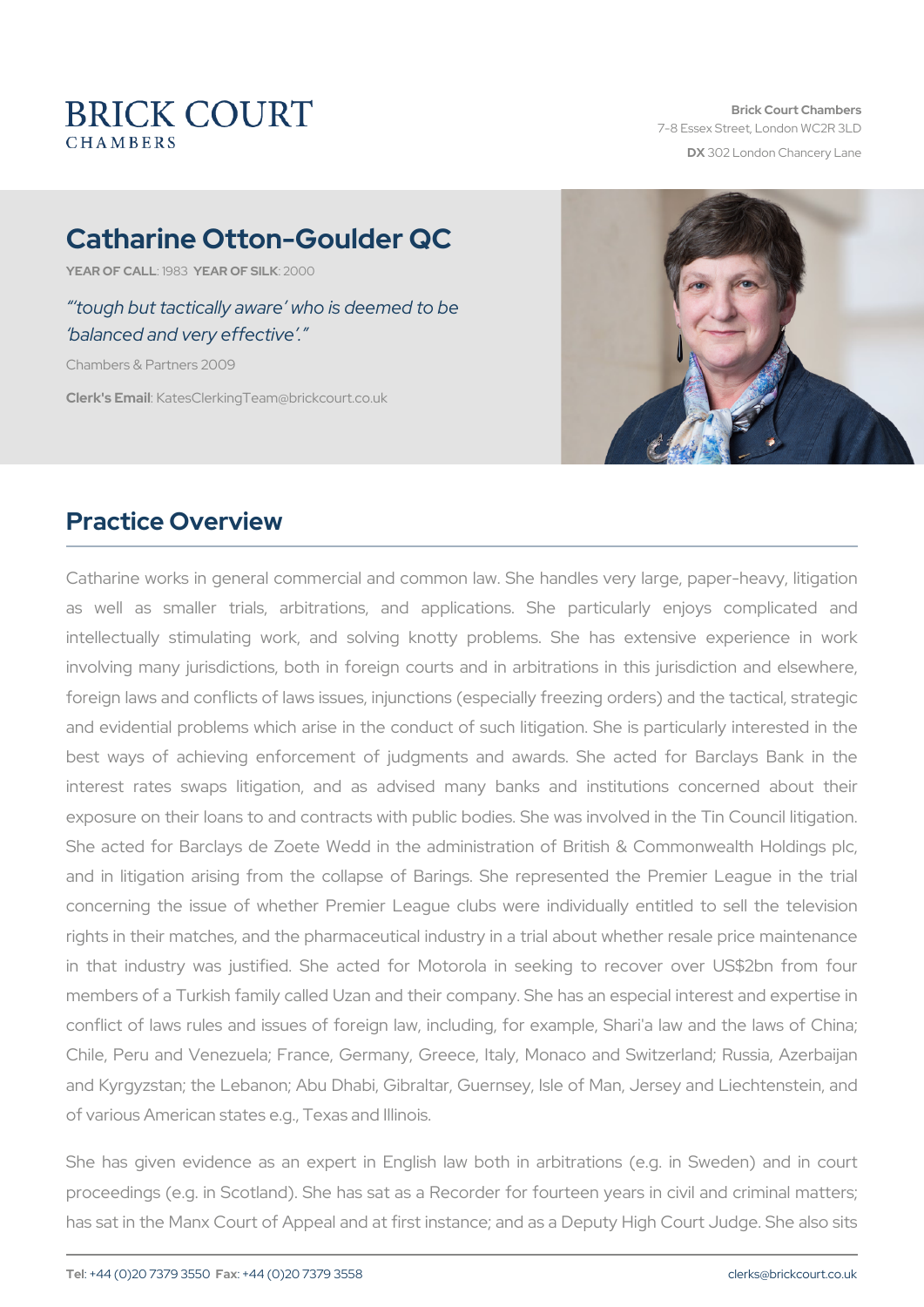### Commercial

Important Cases Russian Commercial Bank v Talon

In this case, my clients, a Russian individual and his Russian com from the claimant, the Russian commercial Bank, under loan agreeme by English law. The loans were to fund the exploration and developm charged as security for the loans. The defendants had subm representations which they claimed the bank had made to them in d defendants contended that the representations were false and had be to have the judgments set aside on that ground. I obtained a freezing ultimately discharged. The case involved issues of Russian company property law as well as English law.

#### Telos

This case concerned the mis-selling of timeshares in a holiday comple set about misappropriating the other's share in the business. I obt counterparty to comply with his contractual obligations and achieved a satisfactory settlement and a satisfactor early stage.

AK Investment CJSC (Appellant) v. Kyrgyz Mobil Tel Limited and Others (Respondentins) High Court of Justice of the Isle of Man (Staff of Government Division) [2011]

The Privy Council upheld the decision of the High Court of J Government Division) (i.e., the Manx Court of Appeal, constitute Appeal), in a case in which a Kyrgyz company sought to enford companies in the Isle of Man. The Manx companies counterclaimed companies as defendants to the counterclaim, which was governed by jurisdiction of the Manx courts, the Second Deemster held that no Man, and the courts of Kyrgyzstan were the appropriate forum. The N issues of conflict of laws, jurisdiction and set out the principles to b forum, and whether the Manx court was able to examine and rule on system was corrupt or lacking in independence. The Manx appellate c being pursued in an appropriate jurisdiction in the Isle of Man and parties to the counterclaim in the Isle of Man; that there was a discretion defendants should be added to the counterclaim. This case was imp on these issues, but has much more general significance for the circumstance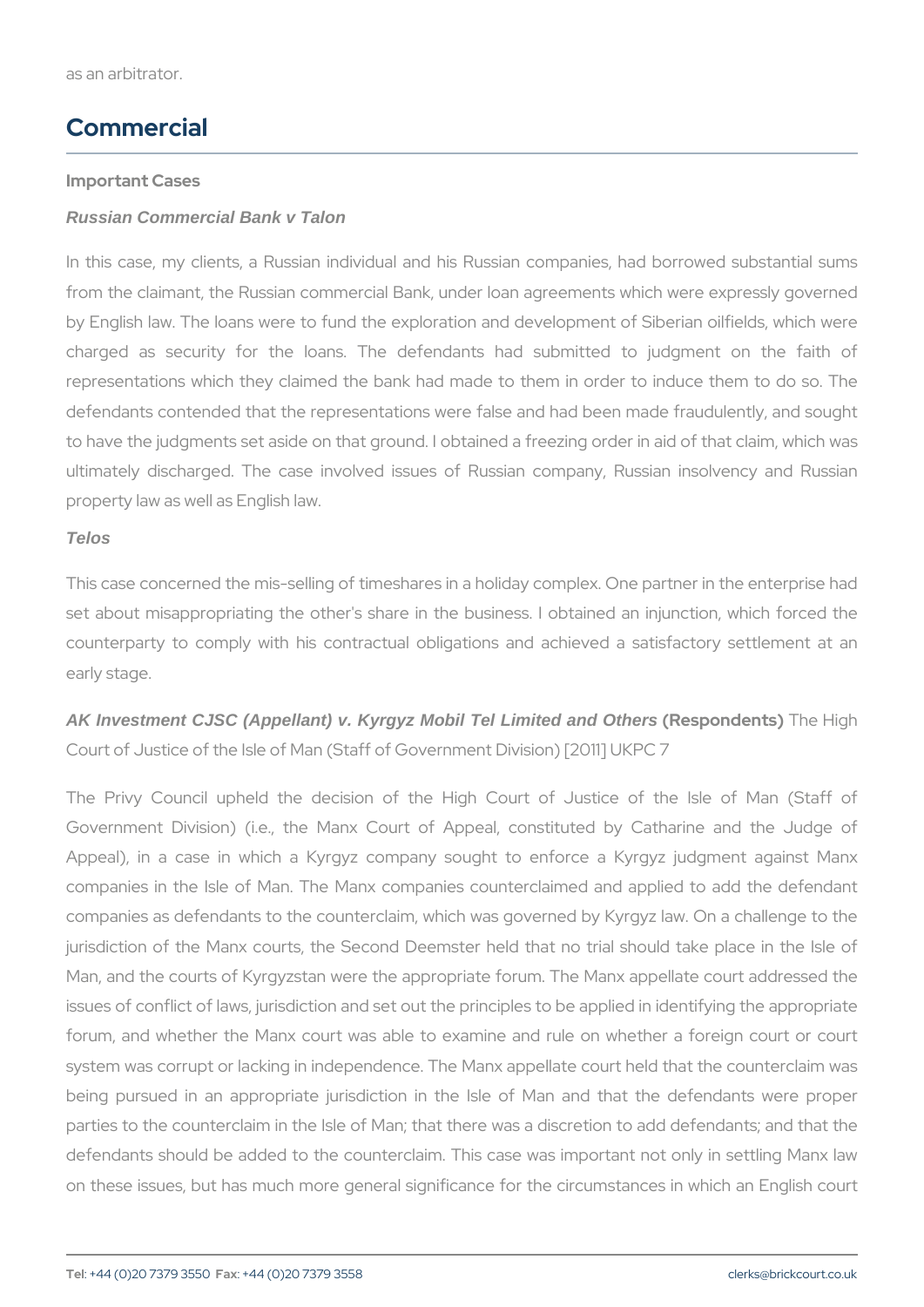can examine and rule on whether a foreign court or court system is and in deciding that the relevant test is whether there is a risk opposed to making a finding that there will not be one.

Energy Venture Partners Ltd v Malabu Oil And Gas Ltd [2011] EWHC 2215 (Comm)

Catharine successfully prevented the payment out (other than into c success fee earned by the claimant (a BVI company) in respect interests in a Nigerian oilfield payable by the Federal Government of

Russ ian Commercial Bank (Cyprus) Ltd v Khoroshilov [2011] EWHC 1721 (Comm); [2011] 35 (Jul)

The defendant seeks to set aside judgments and an award to which he fraud. The judgments and award related to loans made to his com Bank secured by the interests of those companies in oilfields in Sib the defendant personally. The critical agreements all contain notwithstanding the absence of any connection with this jurisdiction.

Drachs Investment No 3 Ltd v Brightsea UK Ltd [2010] EWHC 2848 (Comm); [2010] (Nov)

After the claimant had sold its subsidiary companies to the de overpaid tax from the Revenue. Catharine successfully obtained an i of the repayment.

R v Dobbie [2009] 27 Isle of Man

In this case, Catharine was the trial judge; she refused an applicati costs orders against both counsel.

Guerrero v Monterrico Metals plc [2009] EWHC 2475 (QB); [2009] All ER (D) 191

Catharine obtained an order freezing over  $E7$  million in aid of allegedly been tortured in Peru in the course of a peaceful protest a land. This was a ground-breaking alliance of expertise in the Court lawyers which brought about a satisfactory settlement for the farmers.

Mobil Cerro Negro Ltd v Petroleos De Venezuela SA [2008] EWHC 532

Pursuant to an agreement with the Defendant, Venezuela's stateinvested very large sums in oil exploration in Orinoco, Venezuela. Th in New York according to Venezuelan law, and for a mechanism expropriation by the Venezuelan government of the Claimant's interes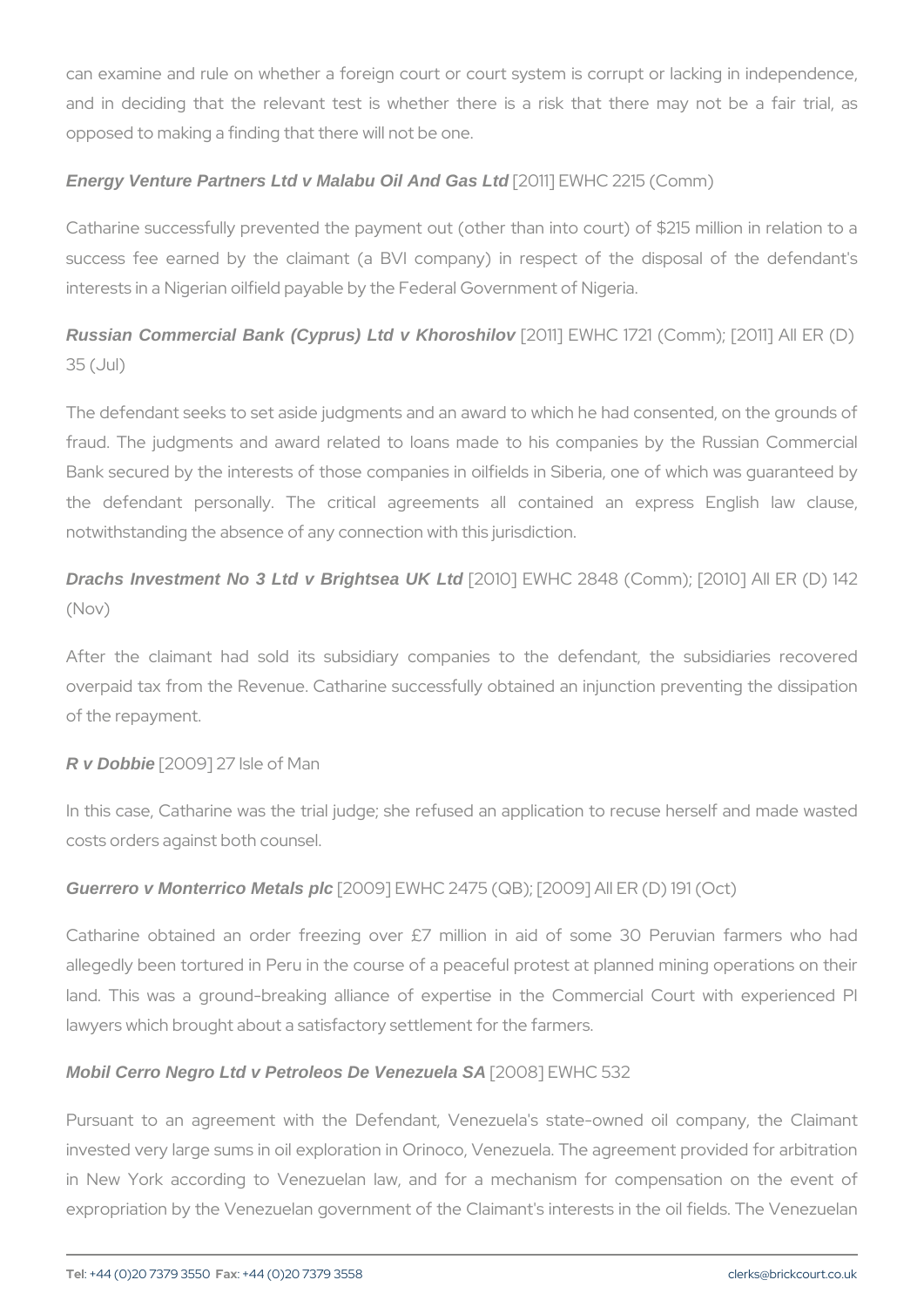government expropriated the claimant's assets without paying any Defendant had no assets or presence within England and Wales. The in which the English courts may grant a worldwide freezing order in ai

Intermet FZCO and others v Ansol Ltd  $[2007]$  EWHC 226 (Comm);  $[2007]$  All ER (D)

The Commercial Court refused to stay the English High Court action, not party to the Swiss arbitration agreement, notwithstanding the com overlap with the arbitration being conducted in Zurich. The action Dhabi, Azerbaijan, Gibraltar, Guernsey, Russia and Switzerland and c as a trial within a trial; issues of recognition and enforcement of freezing orders in aid of both the High Court proceedings and the recovered 100% of its claim and costs.

Motorola v Uzans (No. 2) (Order for Cross Examination) [2002] EWHC 2187

(No. 3) (Contempt of Court)

(No. 4) (Application for Stay of Attendance Order) [2003] EWHC 43 (Q

(No.5) (Contempt: Committal) [2003] EWHC 118 (Comm)

(No.7) (Variation of Freezing Order) [2003] EWHC 1534 (Comm)

(No. 8) (Trial) [2004] EWHC 3169 (Comm)

Catharine led a large team of lawyers on injunctive proceedings US\$3bn stolen from it by fraud of a Turkish company in the contex mobile telephone network in Turkey. One of the defendants tried, but Turkey. On the failure by any of the Defendants to make proper disc court to be cross-examined on his/her assets. Each failed, and the co imposed for contempt of court in relation to breaches of court orders for

Director General of Fair Trading v PATA and PAGB [2001] EWCA CIV 1217, [2002] 1 W All ER (D) 1895, 2425; [2002] 1 All ER 853

This action concerned the exemption of the pharmaceutical industry price maintenance"). The first trial was aborted because, on ar particular under the Human Rights Act 1998, one of the members of t therefore, the whole court had to recuse itself.

Director General of Fair Trading v Premier League, BSkyB and the BBC [1999] All ER (D) 895

The Premier League successfully defended its rules whereby Premier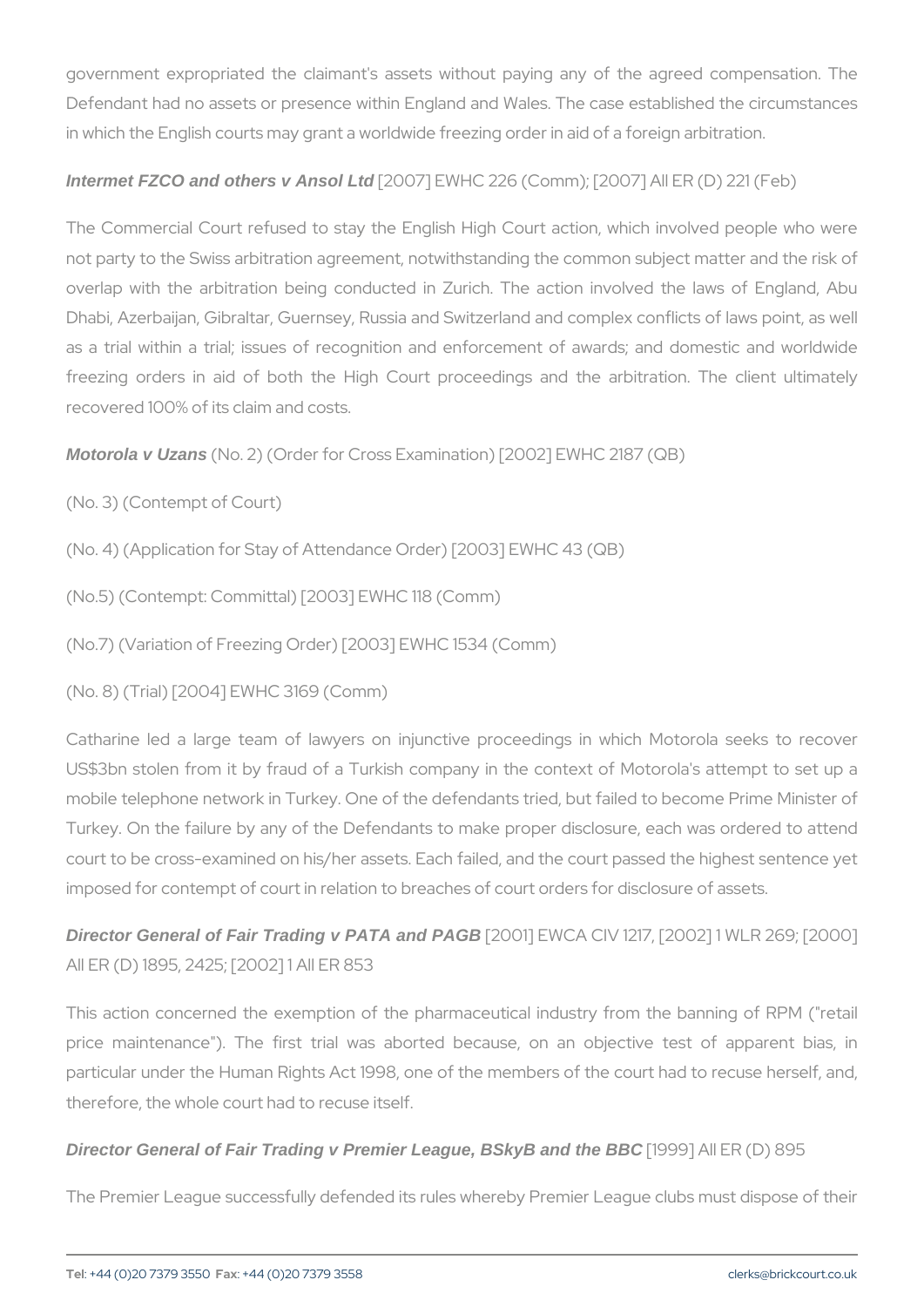rights relating to the televising of Premier League matches successfully defended the existing sales of such rights to the BBC and

Credit Suisse v Allerdale District Council [1997] QB 306; [1996] 3 WLR 894; [1996] 4

(powers of local authorities and boundary between public and priva recover under a guarantee given to it by the local authority in resp company which was wholly owned by the local authority, because the that guarantee. Since the local authority lacked the capacity to give assert private law rights against the local authority, and the court had valid.

Arab Monetary Fund v Hashim (No. 9) [1996] 1 Lloyd's Rep. 589 (CA); [1993] 1 L

An English company paid a bribe to Dr Hashim, the president and award to an associate company of the building contract for the AMF' held that the claim in contract, tort and quasi contract were to be det Dhabi, under which the claim was time-barred. This case developed area of conflict of laws

Hazell v London Borough of Hammersmith & Fulham and all matters relating to Intere [1992] 2 AC 1; [1991] 2 WLR 372; [1991] 1 All ER 545

Local authorities had no power to enter into interest rate swaps of contracts purportedly made for such swaps were invalid and unenforc pursuant to such contracts was recoverable by way of restitution, pi the other was set off against money paid by the other to the first part

Environmental impairment loss litigation .

Settlement was ultimately achieved in massive multi-party liti reinsurance in London of losses in America arising out of pollution of International Tin Council litigation

The ring-dealing members of the London Metal Exchange were not en contracts made for the sale and purchase of tin.

Catharine has done a considerable amount of work on the powers of bodies and the financing of their schemes (e.g. the Cutty Sark Station at the extension to the extension to the Docklands Light Railway; the Medway Tunnel; Road Schem refurbishment of Council estates; the development of Heaton Park, owned by local authorities and registration under the Land Registration Morgan Grenfell, Samuel Montagu) and local authorities (e.g. Mancl